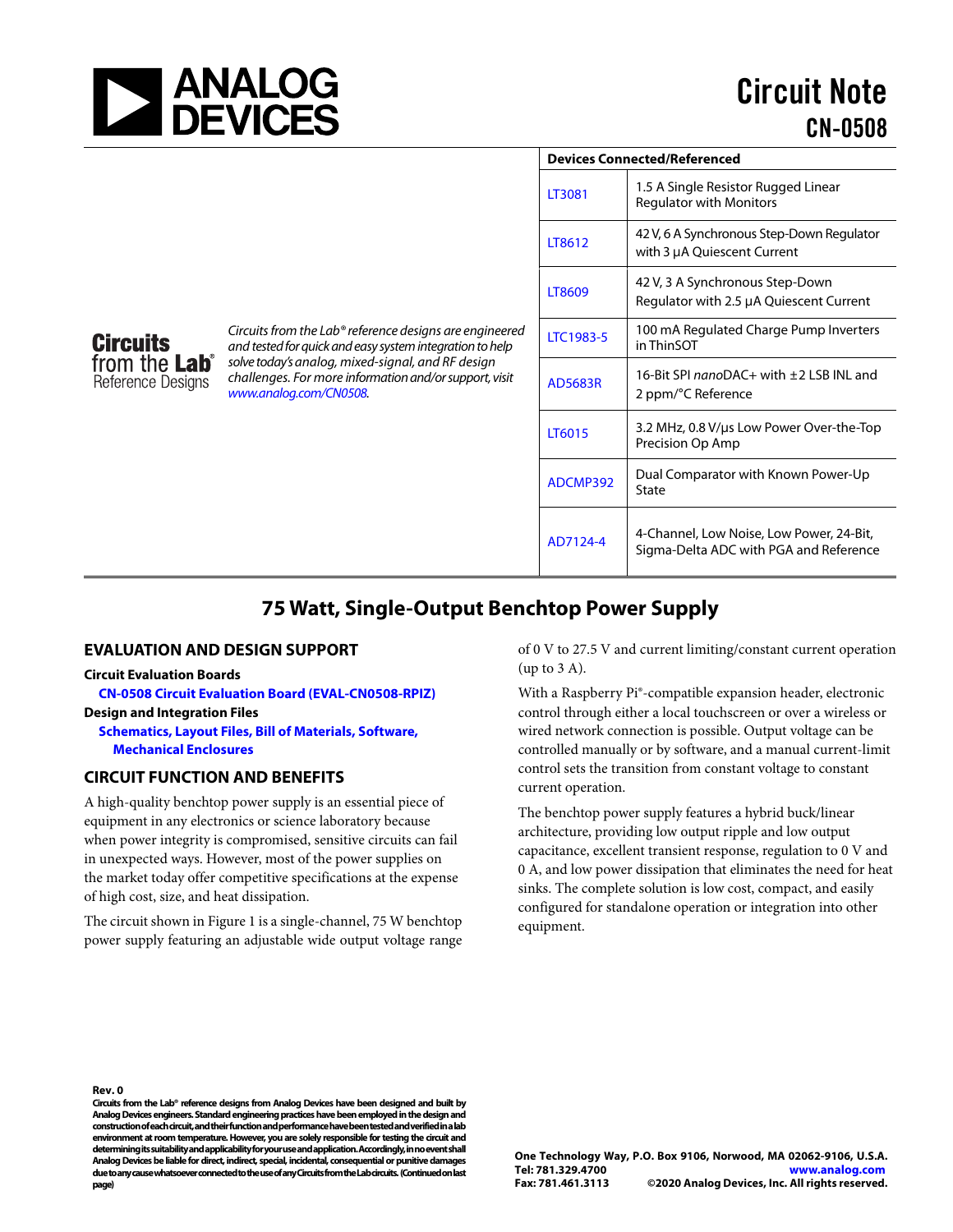

*Figure 1. CN-0508 Block Diagram*

# <span id="page-1-0"></span>**CIRCUIT DESCRIPTION**

The CN-0508 provides a low cost, adjustable power solution with performance comparable to high-performance commercial power supplies.

The design uses a hybrid circuit topology of a buck converter preregulator and two parallel linear regulators. This topology combines the high power efficiency of a buck converter and the low output noise, low ripple, and adjustable current limiting of the linear regulators.

No heat sink other than the circuit board itself is required, in contrast to linear bench supplies in which pass devices (either discrete transistors or integrated circuit regulators) require external heat sinks to sufficiently dissipate the heat.

# **POWER SUPPLY CORE**

### *[LT8612](https://www.analog.com/LT8612?doc=cn0508.pdf) Buck Converter*

The first stage in the CN-0508 design is the [LT8612](https://www.analog.com/LT8612?doc=cn0508.pdf) synchronous buck converter. A buck converter, or step-down switch mode power supply, efficiently reduces a higher dc voltage to a lower voltage. A buck converter also provides low power dissipation and high power density in a small package, relative to a linear regulator of similar current capability.

The dc input to the system is filtered and bypassed by a total of 32 μF before entering the input of the buck converter. The [LT8612](https://www.analog.com/LT8612?doc=cn0508.pdf) efficiently steps down the 30 V nominal input to a voltage approximately 1.7 V above the power supply output, slightly above the maximum dropout voltage of 1.5 V of the [LT3081.](https://www.analog.com/LT3081?doc=cn0508.pdf) Keeping the voltage drop across th[e LT3081](https://www.analog.com/LT3081?doc=cn0508.pdf) regulators just above dropout minimizes power dissipation and eliminates the need for additional heat sinks.



<span id="page-1-1"></span>*Figure 2. Efficiency and Power Loss of DC Bench Supply at 36 V Input and Various Output Conditions*

[Figure 2](#page-1-1) shows the efficiency and power loss of the composite regulator, showing that the worst-case total power loss is 7 W, allowing free convection cooling when the board is in open air and requiring only a small fan when placed in an enclosure.

Typically, a buck converter regulates its output voltage based on a feedback divider such that:

$$
V_{OUT} = V_{FB} \times \left(1 + \frac{R_{HIGH}}{R_{LOW}}\right)
$$

Where  $V_{FB}$  is 970 mV in the case of th[e LT8612.](https://www.analog.com/LT8612?doc=cn0508.pdf) CN-0508 features a modified feedback path that regulates the output of the buck stage to a fixed 1.7 V above the output of the following stage as shown in [Figure 3.](#page-2-0)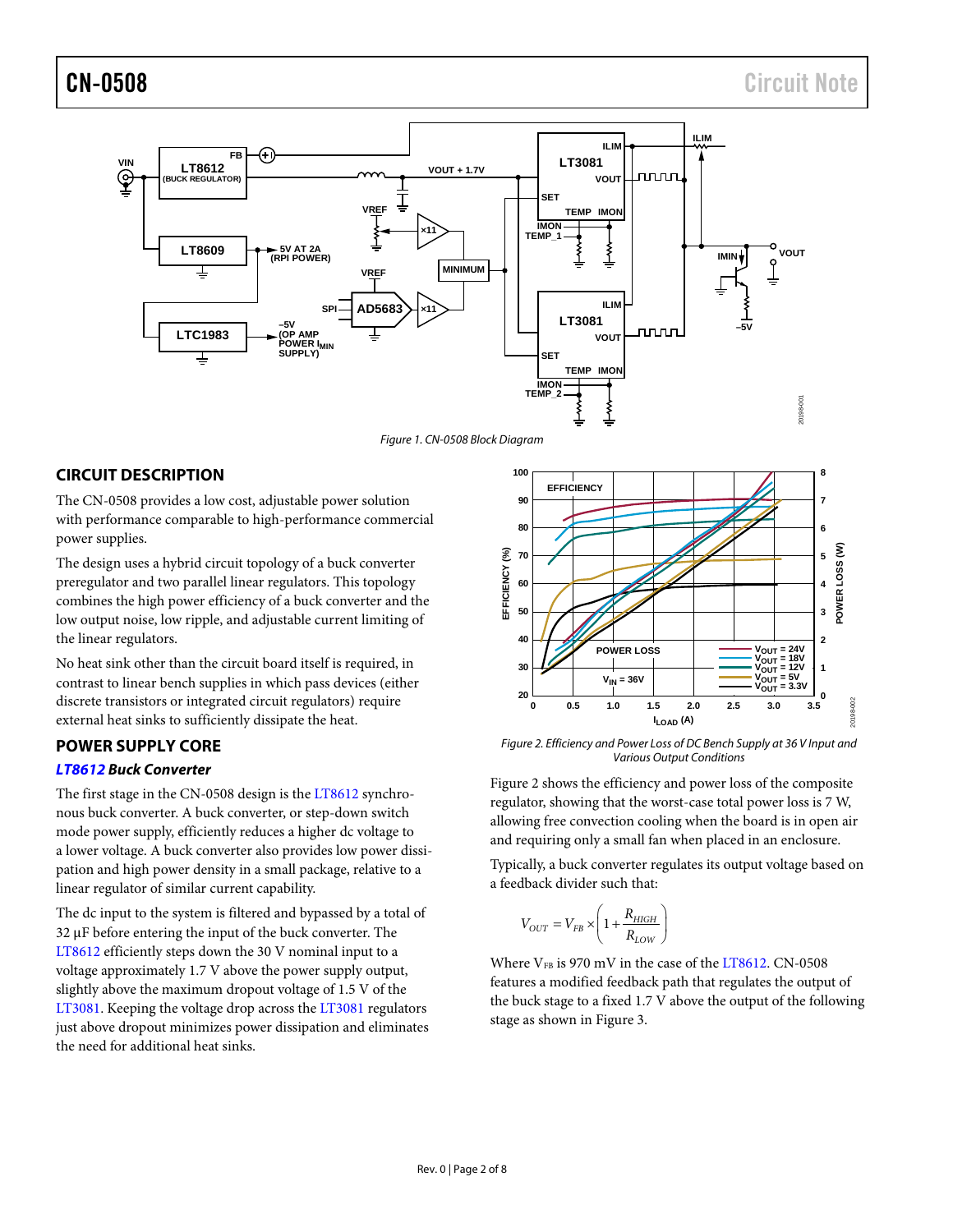# Circuit Note **CN-0508**



*Figure 3. Preregulator Feedback*

<span id="page-2-0"></span>When in regulation, a current of 194 μA must flow through R6 such that the FB pin is at 970 mV. A voltage of 0.85 V (194  $\mu$ A  $\times$  $1 k\Omega + V_{BE}$ ) is then imposed from V<sub>PRE</sub> to the base of Q1, requiring that  $V_{PRE}$  be  $2 \times 0.85$  V above  $V_{OUT}$  such that 0.85 V is across R8 and R9.

#### *[LT3081 L](https://www.analog.com/LT3081?doc=cn0508.pdf)inear Regulators*

The buck stage is followed by tw[o LT3081](https://www.analog.com/LT3081?doc=cn0508.pdf) linear regulators. A linear regulator provides a constant dc output voltage regardless of changes in load current or input voltage by dropping the excess voltage across a pass transistor. Linear regulators are often used at the output of buck converters to suppress switching power supply ripple with minimal efficiency loss. These devices can be very efficient if the output voltage is close to the input voltage, but not below the voltage required to maintain regulation (dropout voltage).

The [LT3081](https://www.analog.com/LT3081?doc=cn0508.pdf) features include short-circuit protection, reverseinput protection, as well as thermal shutdown with hysteresis and safe operating area (SOA) protection. The SOA range for th[e LT3081](https://www.analog.com/LT3081?doc=cn0508.pdf) is extended, allowing for use in harsh industrial and automotive environments where large, unpredictable spikes in input voltage lead to high power dissipation.

<span id="page-2-1"></span>

The [LT3081 a](https://www.analog.com/LT3081?doc=cn0508.pdf)lso includes an adjustable current-limit/constant current function, allowing the circuit i[n Figure 1](#page-1-0) to operate in either constant voltage or constant current mode. An internal current sense amplifier measures the output current and outputs a current of I<sub>LOAD</sub>/5000 from the IMON pin as shown in [Figure 5,](#page-3-0) which is, in turn, translated to a 200 mV/A signal by a 1 k $\Omega$ resistor. Similarly, an internal temperature sensor measures the die temperature and outputs a current of 1 μA/°C, which is again translated to a voltage output of 1 mV/°C by a 1 k $\Omega$  resistor.

Moreover, th[e LT3081](https://www.analog.com/LT3081?doc=cn0508.pdf) has the unique ability to be easily paralleled for higher output current, as shown i[n Figure 4.](#page-2-1) All corresponding pins between the two [LT3081s](https://www.analog.com/LT3081?doc=cn0508.pdf) are tied together, with the exception of the OUT pins that require 10 m $\Omega$  ballast resistors to accurately share current with minimal impact on output voltage accuracy.

# *Raspberry Pi Platform Power*

An [LT8609](https://www.analog.com/LT8609?doc=cn0522.pdf) synchronous buck regulator is powered directly from the input jack. It supplies 5 V at up to 3 A to the Raspberry Pi platform board, [LTC1983-5](https://www.analog.com/LTC1983?doc=cn0508.pdf) charge pump inverter, and fan control circuitry. The output current is also sufficient to drive most Raspberry Pi-compatible touchscreens and other peripherals, eliminating the need for an additional power source.

# **CONTROL AND DIAGNOSTICS**

# *Output Current-Limit Control*

The [EVAL-CN0508-RPIZ](https://www.analog.com/en/design-center/reference-designs/circuits-from-the-lab/cn0508?doc=cn0508.pdf) current limit of 0 A to 3 A is set by a potentiometer connected between the output and th[e LT3081](https://www.analog.com/LT3081?doc=cn0508.pdf) ILIM pins. The current-limit function of th[e LT3081](https://www.analog.com/LT3081?doc=cn0508.pdf) is configured for an adjustment range from zero to 3 A nominal. Whereas the current limit is not electronically programmable, a dual-gang potentiometer is used, permitting the current-limit setpoint to be read back in software.

#### *Output Voltage Control*

The output voltage of the power supply is adjusted through the SET pin of th[e LT3081.](https://www.analog.com/LT3081?doc=cn0508.pdf) In [Figure 5,](#page-3-0) the SET pin is the noninverting input of the error amplifier and sets the operating bias point of the device. The voltage connected to the SET pin becomes the reference point for the error amplifier and output voltage on th[e LT3081.](https://www.analog.com/LT3081?doc=cn0508.pdf)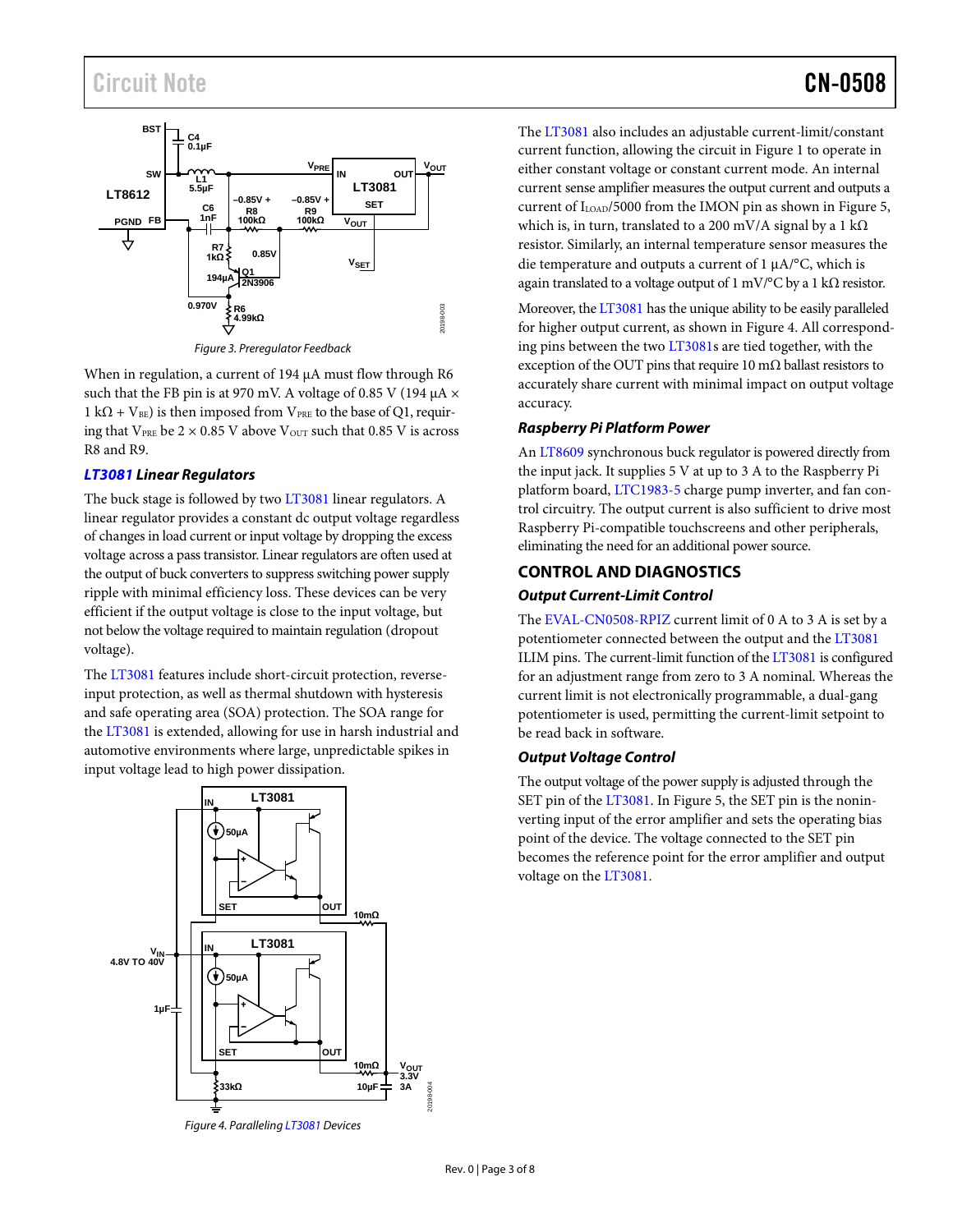

*Figure 5[. LT3081](https://www.analog.com/LT3081?doc=cn0508.pdf) Functional Block Diagram*

<span id="page-3-0"></span>The [LT3081](https://www.analog.com/LT3081?doc=cn0508.pdf) provides a precise 50 μA reference current from the SET pin that can be used to set the output voltage by connecting a fixed or adjustable resistor from the SET pin to ground. However, the SET pin can also be driven directly from a voltage source, such that the [LT3081](https://www.analog.com/LT3081?doc=cn0508.pdf) functions as a precision, unity-gain power stage.

The 0 V to 27.5 V adjustable output voltage of th[e EVAL-CN0508-](https://www.analog.com/en/design-center/reference-designs/circuits-from-the-lab/cn0508?doc=cn0508.pdf) [RPIZ](https://www.analog.com/en/design-center/reference-designs/circuits-from-the-lab/cn0508?doc=cn0508.pdf) can be set manually using the 5 k $\Omega$  potentiometer or digitally via an [AD5683R](https://www.analog.com/AD5683R?doc=cn0508.pdf) digital-to-analog converter (DAC), through a precision analog AND circuit shown in [Figure 6.](#page-3-1)



<span id="page-3-1"></span>The 2.5 V full-scale output voltage from the DAC and the wiper of the potentiometer are connected to the inputs of tw[o LT6015](https://www.analog.com/LT6015?doc=cn0508.pdf) op amps, each with noninverting gain of 11. If  $V_{\text{DAC}} > V_{\text{POT}}$ , the diode at the output of A2 is reversed biased whereas the diode at the output of A1 conducts, and  $V_{\text{SET}}$  is at  $V_{\text{POT}} \times 11$ .

The opposite is true if  $V_{POT} > V_{DAC}$ . This analog AND circuit brings the output voltage to the lower of the output voltages between the DAC and potentiometer. This configuration allows the manual control to function as an overvoltage failsafe in electronic control mode. Similarly, the software provided by Analog Devices also has the ability to disable or sequence the voltage output in manual control mode.

Note that many op amps cannot tolerate a large voltage difference between their inputs. This circuit takes advantage of the unique ability of the  $LT6015$  to tolerate a large differential between its inputs without damage, or without drawing appreciable input current.

An LT3092 current source set to 2 mA drives the output of the analog AND circuit, ensuring either D1 or D2 is forward-biased to maintain feedback.

The [LT6015](https://www.analog.com/LT6015?doc=cn0508.pdf) can directly drive up to 200 pF; adding a snubber network consisting of a 0.22 μF capacitor in series with a 150  $\Omega$ resistor allows the op amp to drive the 0.02 μF filter capacitor at th[e LT3081](https://www.analog.com/LT3081?doc=cn0508.pdf) SET pins.

# *0 V Regulation and 0 A Limit*

As long as the output is sourcing the 5 mA minimum load current, the 0 V minimum output voltage is guaranteed by th[e LT3081.](https://www.analog.com/LT3081?doc=cn0508.pdf) An 8 mA current sink with a slightly negative compliance voltage is implemented with an NPN transistor and LTC1983-5 charge pump regulator. Moreover, this negative supply is also used as supply for the op amp circuitry of the LT6015, allowing operation at ground.

As long as the ILIM resistor is reduced below 200  $\Omega$ , the 0 A minimum current limit of this supply is guaranteed by th[e LT3081.](https://www.analog.com/LT3081?doc=cn0508.pdf)  A small 100  $\Omega$  resistor is placed in series with the ILIM potentiometer to maximize the turning range and still guarantee zero current when two regulators are used in parallel.

# *System Diagnostics*

An [AD7124-4](https://www.analog.com/AD7124-4?doc=cn0508.pdf) 24-bit, Σ-Δ analog-to-digital converter (ADC) provides measurement reading of output voltage and output current, as well as several diagnostic parameters. A summary of the measured parameters is shown in [Table 1.](#page-3-2)

| AD7124-4         | Parameter                          | <b>Scale Factor</b> |
|------------------|------------------------------------|---------------------|
| Input            |                                    |                     |
| AIN <sub>0</sub> | LT3081 (U2) temperature<br>monitor | 1 mV/ $\degree$ C   |
| AIN1             | LT3081 (U3) temperature<br>monitor | 1 mV/ $\degree$ C   |
| AIN <sub>2</sub> | Output current monitor             | 200 mV/A            |
| AIN3             | Input voltage                      | 14.33 V/V           |
|                  |                                    | attenuator          |
| AIN4             | Output voltage                     | 10.52 V/V           |
|                  |                                    | attenuator          |
| AIN5             | Current-limit potentiometer        | $(0 V to 2.5 V =$   |
|                  | position                           | 0% to 100%)         |
| AIN6             | Voltage potentiometer              | $(0 V to 2.5 V =$   |
|                  | position                           | 0% to 100%)         |
| AIN7             | Buck preregulator output/          | 14.33 V/V           |
|                  | LDO input voltage                  | attenuator          |

<span id="page-3-2"></span>**Table 1. Measured Parameters**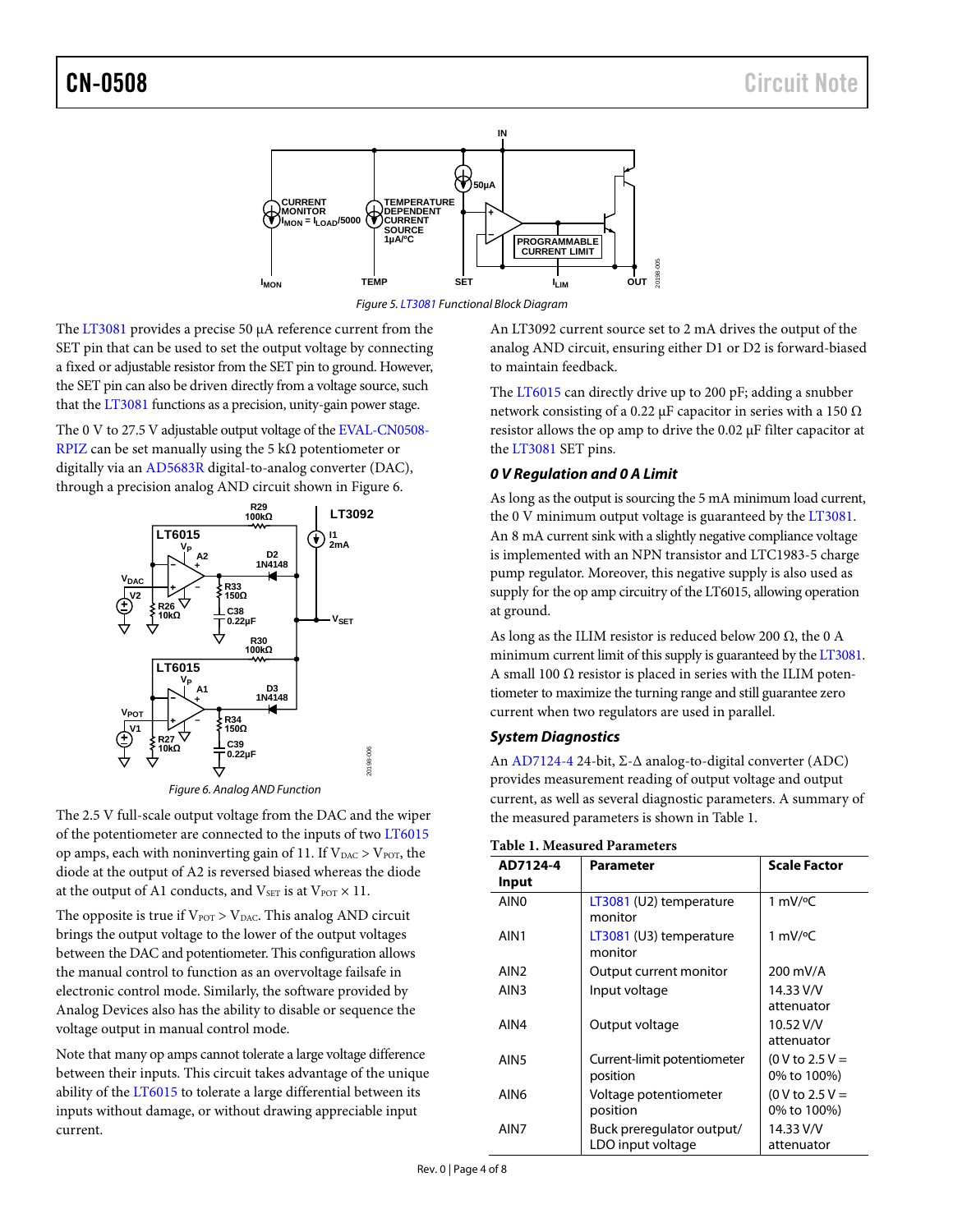# Circuit Note **CN-0508**

The primary measurements used in normal operation are output voltage and output current, both of which are measured by the ADC.

Current-limit setpoint is inferred from the position of the current-limit potentiometer, measured with the second potentiometer in the dual-gang device. This configuration allows software display of the current-limit setpoint and flag a warning if the measured output current approaches this setpoint.

Similar to the current-limit setpoint, the voltage setpoint is inferred from the position of the second potentiometer in the dual-gang device. This information can be used by the Analog Devices software to flag a warning if the output voltage is too low, indicating an overload, or too high, indicating the load is driving reverse current into the power supply.

The temperature monitor pins of bot[h LT3081](https://www.analog.com/LT3081?doc=cn0508.pdf) devices are also measured. Although power dissipation is kept low in the [LT3081 d](https://www.analog.com/LT3081?doc=cn0508.pdf)evices, an overtemperature condition can result from operating at high currents with restricted airflow.

Other measurements are for diagnostic purposes and can be used by software to indicate fault conditions. For example, software can raise a warning if the input voltage drops below 28 V, or if the LDO preregulation voltage drops below 1.6 V above the output; either of these conditions could indicate a malfunction of either the input supply or of the CN-0508 itself.

# **Fan Control Circuitry**

CN-0508 includes an automatic fan control circuit that switches a 5 V, <1 A fan. A[n ADCMP392](https://www.analog.com/ADCMP392?doc=cn0508.pdf) compares the tw[o LT3081](https://www.analog.com/LT3081?doc=cn0508.pdf) temperature signals with a 60 mV reference voltage. The outputs of the comparators are wire-AND'ed together such that if either of the tw[o LT3081s](https://www.analog.com/LT3081?doc=cn0508.pdf) reach 60°C, the 5 V output is enabled.



#### Figure 7. Fan Control Circuit

### **SYSTEM PERFORMANCE**

#### **Load Regulation**

Ideally, the output voltage of a power supply should stay constant regardless of load. [Figure 8](#page-4-0) shows that the load regulation of the CN-0508 is within 20 mV as the load current is increased from zero to 2.5 A, corresponding to an output impedance of approximately 8.8 mΩ.



#### <span id="page-4-0"></span>**Constant Voltage/Constant Current Transition**

[Figure 9](#page-4-1) shows the transition of CN-0508 from constant voltage mode to constant current mode as the output is short circuited. The initial output voltage is 25 V and the load resistance is 25  $\Omega$ . The output is then shorted and the current cleanly drops to zero in less than 200 μs as the very small 60 μF output capacitance discharges. This output capacitance is orders of magnitude smaller than the output capacitance of most commercial supplies, resulting in a correspondingly smaller stored energy that must be dissipated during a short-circuit fault. The output current then rises to the 2.75 A current-limit setpoint as the current regulation loop of the [LT3081 c](https://www.analog.com/LT3081?doc=cn0508.pdf)omes into regulation 2.5 ms later.



<span id="page-4-1"></span>Figure 9. Current Limit Across 1 A to 2.75 A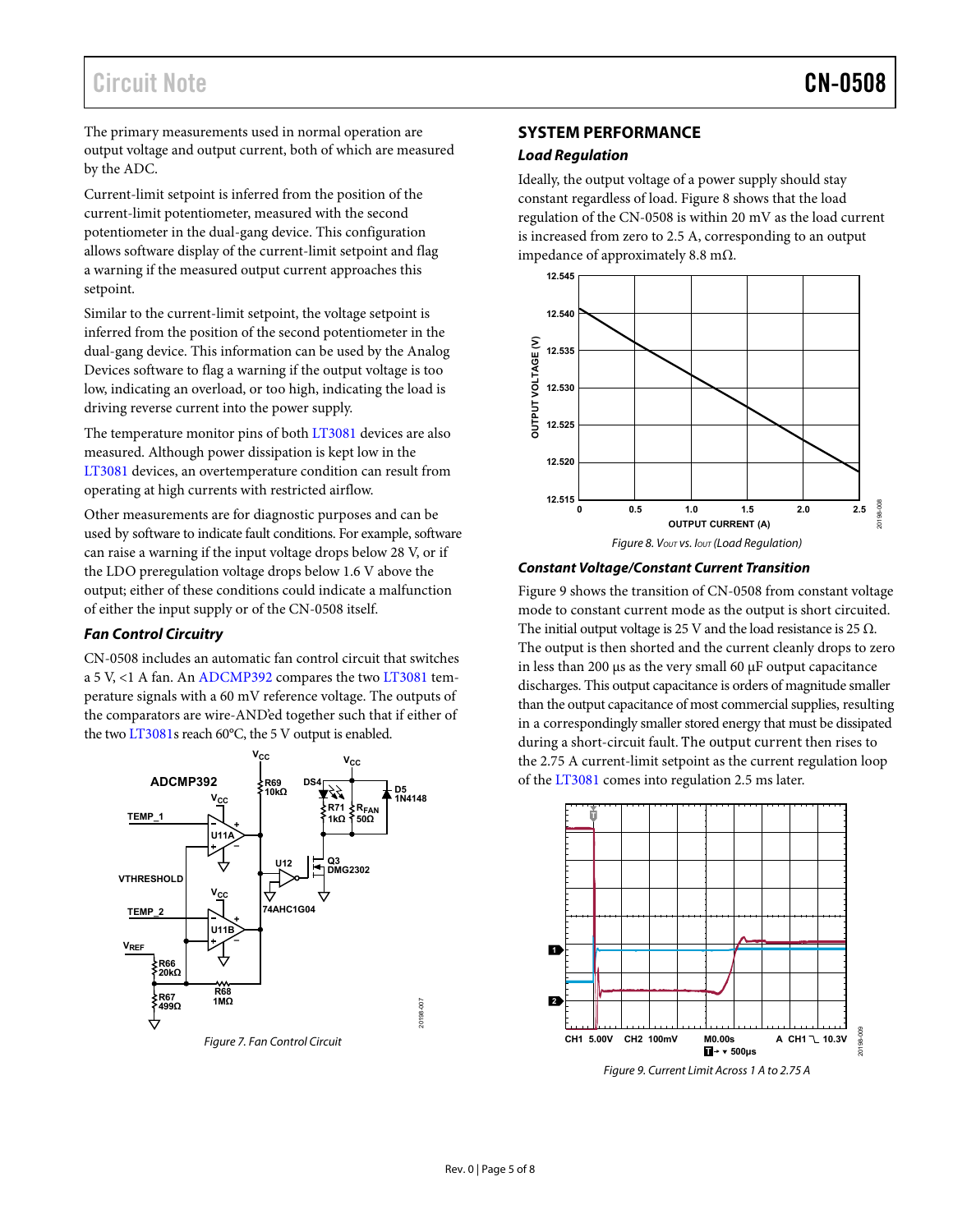# *Load Step Transient*

[Figure 10](#page-5-0) shows the transient response of the CN-0508 for a 1 A to 2 A load step.



<span id="page-5-0"></span>*Figure 10. 1 A to 3 A Transient Response, 30 VIN, 24 Vout* 

The output is initially set to 25 V with a 25  $\Omega$  load, and a second 25  $\Omega$  resistor is momentarily switched in.

# *Thermal Performance*

[Figure 11](#page-5-1) shows the temperature rise of the CN-0508, delivering 2.75 A into a 4  $\Omega$  load in constant current mode, with the board positioned horizontally, 2.5 cm above a workbench in still air at 30°C ambient. Even in this intentionally poor thermal situation, maximum temperature at the of th[e LT3081s](https://www.analog.com/LT3081?doc=cn0508.pdf) is 92°C, well below the 125°C maximum operating temperature. Directing a 40 mm, 0.2 cubic meters per minute (m3 /min) fan across the board (as in an enclosure) reduces the maximum temperature to 70°C.



<span id="page-5-1"></span>*Figure 11. Thermal Image o[f EVAL-CN0508-RPIZ](https://www.analog.com/en/design-center/reference-designs/circuits-from-the-lab/cn0508?doc=cn0508.pdf) at 30 V Input, 2.75 A Current-Limit Output into 4 Ω Load*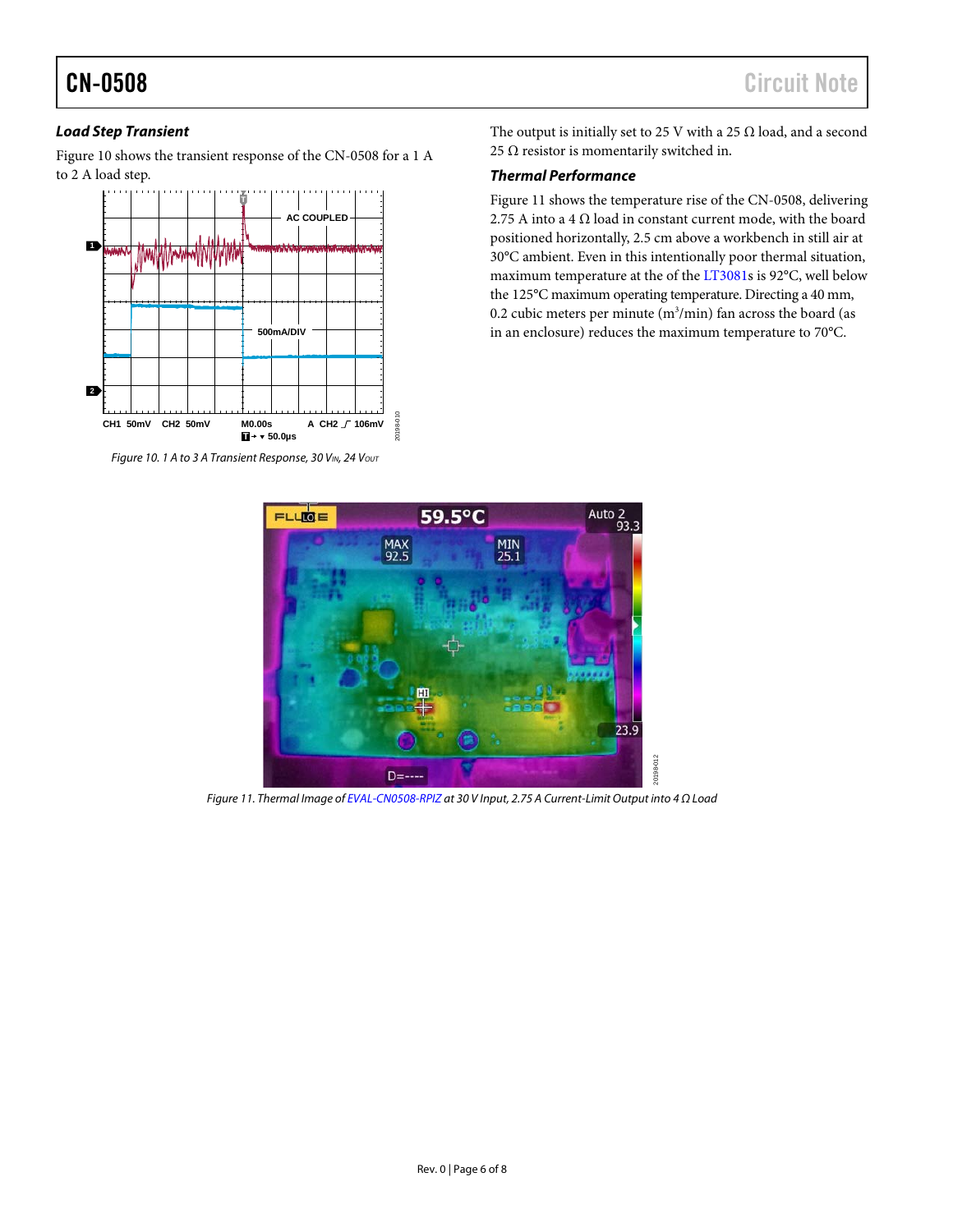# **COMMON VARIATIONS**

The ability of th[e LT3081](https://www.analog.com/LT3081?doc=cn0508.pdf) to be paralleled allows the output current capability to be extended beyond 3 A if required by the application.

Additional voltage and current output can be created by grouping paralleled [LT3081s](https://www.analog.com/LT3081?doc=cn0508.pdf) with a separate [LT8612](https://www.analog.com/LT8612?doc=cn0508.pdf) and preregulation feedback circuit for each group.

# **CIRCUIT EVALUATION AND TEST**

The [EVAL-CN0508-RPIZ](https://www.analog.com/en/design-center/reference-designs/circuits-from-the-lab/cn0508?doc=cn0508.pdf) was tested using a Raspberry Pi Zero. For complete setup details and other important information, visit the [CN0508 User Guide.](https://wiki.analog.com/resources/eval/user-guides/circuits-from-the-lab/cn0508)

# *Equipment Needed*

- [EVAL-CN0508-RPIZ](https://www.analog.com/en/design-center/reference-designs/circuits-from-the-lab/cn0508?doc=cn0508.pdf) evaluation board
- Globtek TR9CR3000T00-IM(R6B) power adapter
- Raspberry Pi zero W
- HDMI® display
- HDMI cable
- 8 GB or larger SD card with Analog Devices, Inc., Kuiper Linux image
- Various power resistors, electronic load, or test circuit with known power consumption
- Multimeter
- 4 Ω, 50 W resistor

# *Getting Started*

Load the image for CN-0508 on the SD card of Raspberry Pi by following instructions in the CN-0508 [User Guide.](https://wiki.analog.com/resources/eval/user-guides/circuits-from-the-lab/cn0508)

# *Functional Block Diagram*

[Figure 12](#page-6-0) shows the functional block diagram of the test setup.



*Figure 12. Test Setup Functional Block Diagram*

# <span id="page-6-0"></span>*Setup and Test*

- 1. Install the Raspberry Pi Zero W on the reverse side of the CN-0508 40-pin connector.
- 2. Be sure to configure the Analog Devices Kuiper Linux SD card to use the CN-0508 device tree overlay.
- 3. Insert the SD card into the Raspberry Pi Zero W.
	- a. Connect a keyboard and monitor.
	- b. Turn on the input supply.
- 4. On booting, th[e IIO oscilloscope](https://wiki.analog.com/resources/tools-software/linux-software/iio_oscilloscope?doc=cn0508.pdf) runs automatically and shows the CN-0508 plug-in control panel as shown in [Figure 13.](#page-6-1)
- 5. Connect the multimeter to the output terminals of the CN-0508.
- 6. Set the constant current control potentiometer to maximum (fully clockwise) and the voltage control to zero (fully counterclockwise.)
- 7. Set the DAC to the desired output voltage, noting that the output stays at zero.
- a. Rotate the voltage control potentiometer clockwise, observing that the output increases until the DAC setpoint is reached.
- 8. Connect a 4  $\Omega$ , 50 W resistor across the output.
- 9. Set the output voltage for 8 V (the output current should read 2 A).
- 10. Reduce the current-limit control until the output current reads 1 A, indicating that the circuit has entered constant current mode. Reducing the load resistance further, or shorting the output entirely, has no effect on the output current.

| <b>ADI IIO Oscilioscope</b><br>$= \Box$ x |          |           |       |        |  |  |
|-------------------------------------------|----------|-----------|-------|--------|--|--|
| File Settings Help                        |          |           |       |        |  |  |
| CN0508 <sup>@</sup>                       | DMM &    | Debug $4$ |       |        |  |  |
| DAC output                                |          |           |       |        |  |  |
| DAC Value:                                |          |           | 0     | ۰<br>v |  |  |
| Temperature Monitor                       |          |           |       |        |  |  |
| U2 temperature Monitor:                   |          | 33.07     | °C    |        |  |  |
| U3 temperature Monitor:                   |          | 32.33     | °C    |        |  |  |
| DC supply                                 |          |           |       |        |  |  |
|                                           | Voltage: | 6.21      |       | V      |  |  |
|                                           | Current  | 0.02      |       | A      |  |  |
| Potentiometers                            |          |           |       |        |  |  |
| Voltage Potentiometer:                    |          |           | 24.1% |        |  |  |
| Current Potentiometer:                    |          |           | 48.5% |        |  |  |

*Figure 13. IIO Oscilloscope Plug-In Interface* 

<span id="page-6-1"></span>A more detailed [user guide for the EVAL-CN0508-RPIZ](http://www.wiki.analog.com/resources/eval/user-guides/circuits-from-the-lab/cn0508) is available on the [Analog Devices Wiki.](https://wiki.analog.com?doc=cn0508.pdf) Consult this user guide for all aspects of hardware and software operation.